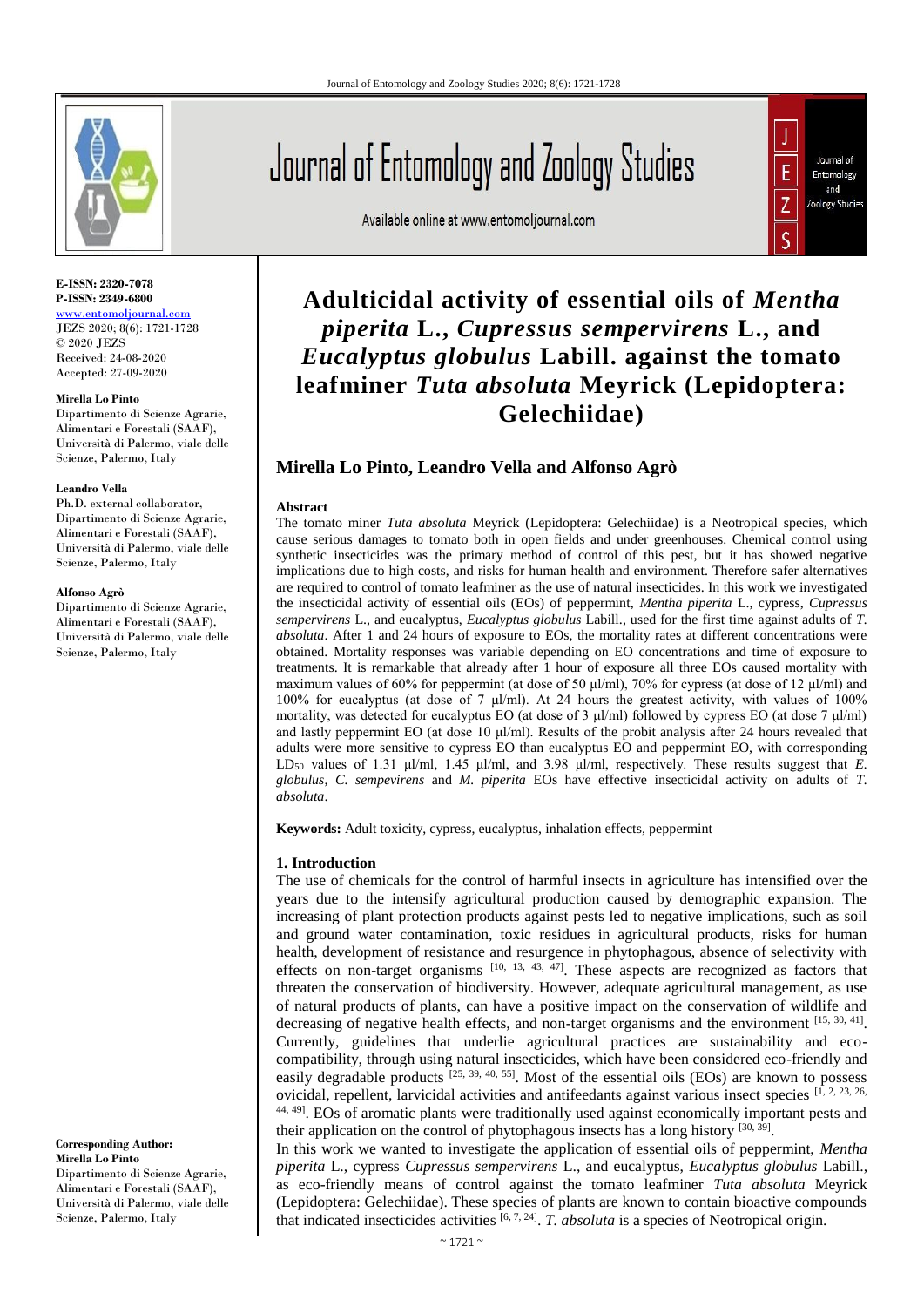It is present in Africa, Europe, the Middle East and parts of Asia. In Italy it was reported for the first time in 2008 in Calabria, Campania and Sardinia [54] while in Sicily it came in 2009. In new colonization areas, the Gelechide has revealed great ability to adapt to different agro-ecological conditions, with high reproductive potential and significant economic damage. *T. absoluta* is one of the most dangerous insects for tomato both in open fields and under greenhouses. Besides the tomato, the species can also be found on other cultivated species, such as potato (*Solanum tuberosum* L.), aubergine (*S. melongena* L.), black nightshade (*S. nigrum* L.) and bittersweet nightshade (*S. dulcamara* L.) [14]. Damage is due feeding activity of the larvae on the whole aerial part of the plants (leaves, stems, fruits, buds and flowers) with losses of production up to  $100\%$  <sup>[14]</sup>. Following the moth attack, indirect damage may occur as a result of the development of pathogens (bacteria and fungi). Chemical control using synthetic insecticides was the primary method of control for *Tuta* spp. [46], but these chemicals have reduced profits due to high insecticide costs, and many negative effects (e.g. insecticide residues on tomato fruits  $[11]$ , development of insecticide resistance  $[9, 52]$ , etc.). Thus researchers have focused on the use of plant compounds such as essential oils to control this pest. Insecticidal activity can manifest itself in various ways as repellency or antifeedant or effects on mortality. Most of the time a plant has more than one of the insecticidal properties [8]. Many studies have dealt with use of EOs of plants for ovicidal and larvacidal activities against *T. absoluta* <sup>[4, 12, 18, 29, 37, 53] but few studies are conducted on the</sup> adult mortality. Previously we conducted a study on effects of cypress and peppermint EOs on mortality of larvae of *T. absoluta* [35]. Aim of this work was to assess insecticidal activity of these EOs and eucalyptus EO on *T. absoluta*, that are used for the first time against adults of this leafminer.

#### **2. Materials and methods**

#### **2.1 Essential oils (EOs)**

Experiments were conducted using natural EOs 100% (industrial products by steam distillation method, standardized and marketed as food supplements, ERBAMEA,) of peppermint (leaves) (*Mentha piperita* L.), cypress (cones) (*Cupressus sempervirens* L.) and eucalyptus (leaves) (*Eucalyptus globulus* Labill.). To evaluate insecticidal activity of EOs, their administration was made by inhalation against insect adults.

#### **2.2 Insects**

*T. absoluta* adults were obtained from a rearing in greenhouse of Department SAAF of University of Palermo (Italy). Leaves with larvae were collected from infested plants in greenhouse and transferred in laboratory where they were placed over a layer of sand (height 0.5 cm) in a plastic tray (size 40x30x6 cm) and covered with a sheet of filter paper. The tray were kept in a thermo-conditioned room ( $25 \pm 5$  °C, 50–70% RH, 16:8-h light: dark photoperiod). Daily, the sand was sieved and the underlying sheet of paper was observed until pupae differentiation. Newly formed pupae were transferred from the trays to a Plexiglas cage (size 50x30x30 cm) containing water and sucrose and observed periodically until adult emergence. Unsexed adults of 2-3 day old were taken from the cage to be used in bioassays.

#### **2.3 Bioassays**

Experiments were conducted in laboratory  $(25\pm1~\degree C, 60\text{-}70\%$ 

RH, and 16:8 L/D photoperiod) using glass jars (600 ml) provided with an absorbent paper disk (Whatman No. 1) sprayed with 1 ml of solution of EO (10%) in distilled water with 2% Tween® 20 (SigmaAldrich) by means a micropipette and attached to the screw cap of glass jars before introducing to adults. Different doses of essential oil from peppermint (2, 10, 30, and 50, μl/ml), cypress (2, 5, 7, 10, and 12 μl/ml) and eucalyptus  $(0.3, 1, 2, 3, 5, 7, 10, \text{ and } 12 \text{ µl/ml})$  were placed on each disk separately. Control was treated with the same quantity of distilled water and Twin alone. Glass jars were maintained at the previously mentioned laboratory conditions. 10 adults were used per each treatment. Each treatment and control was replicated two times. The number of alive and dead adults of each treatment in each jars was counted after 1 and 24 hours of exposure for peppermint and eucalyptus, also after 4 hours for cypress.

**2.4 Statistical analysis**. One-way analysis of variance (ANOVA) was performed on the data. A Duncan Multiple Range test was applied to detect significant differences of mortality among concentrations at the 0.05 percent level. All statistical analysis were performed using Statistica 7.0 for Windows Package [50]. Abbott's formula [3] was used to correct bioassay data for control response. LD<sub>50</sub> (Lethal Dose, dose required to kill half a test sample) of each EO, at 1 and 24 hours from treatments were estimated by probit regression dose-response analysis [17].

#### **3. Results**

Bioassays on insecticidal effects on *T. absoluta* by inhalation administering of peppermint, cypress and eucalyptus EOs have highlighted their adulticidal activity. Tests with peppermint EO showed that mortality of adults were detected already after 1 hour from exposure, ranging from 3.7% at dose of 2 μl/ml to 60% at dose of 50 μl/ml; after 24 hours mortality rate increased, ranging from 16.7% at dose of 2 μl/ml to 100% at doses of 10 μl/ml, 30 μl/ml and 50 μl/ml. In control tests 10% mortality was detected in both time of observation (Fig. 1).



**Fig 1:** Mortality (%) of *T. absoluta* adults for inhalation toxicity after 1 and 24 hours of exposure to treatments with different doses (µl) of peppermint EO

Statistical analysis showed significant differences among doses after both 1 hour  $(F=3.5, df=4, P=0.01)$  and 24 hours from the treatment  $(F=38.6, df=4, P<0.001)$ . There were also significant differences between the same doses in the different times of observation (F=19.9, df=7, *P*˂0.001). Post hoc analysis highlighted that differences were imputable, after 1 hour of exposure, to control and 2 μl/ml and 10 μl/ml doses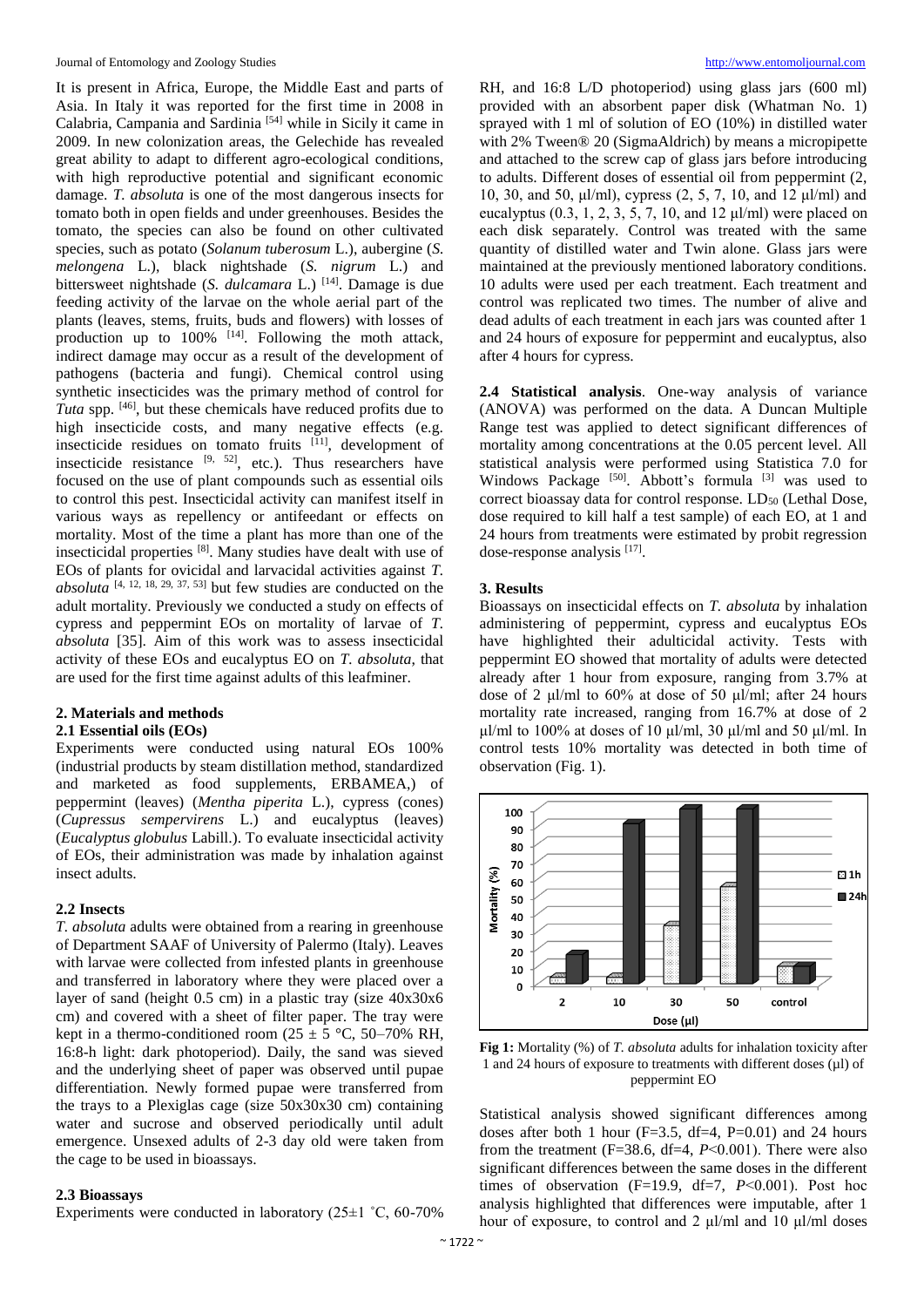versus 30 μl/ml and 50 μl/ml doses, and, after 24 hours, to control and 2 μl/ml dose versus all doses (Table 1). Furthermore, control did not differ significantly only with doses 2 μl/ml and 10 μl/ml at 1 hour (Table 1).

**Table 1:** Post hoc analysis (Duncan's test) of mortality data of *T. absoluta* after 1 and 24 hours of exposure to treatments with different doses (μl) of peppermint EO

|                | <b>Dose</b> | $\mathbf{2}$ | 10      | 30         | 50         |
|----------------|-------------|--------------|---------|------------|------------|
| 1 <sub>h</sub> | control     |              | $(***)$ | $(*)$ (**) | $(*)$ (**) |
|                | 2           |              |         | $(*)$      | $(*)$      |
|                | 10          |              |         | $(*)$      | $(*)$      |
|                | 30          |              |         |            |            |
|                | 50          |              |         |            |            |
| 24h            | control     | $(*)$        | $(*)$   | $(*)$      | $(*)$      |
|                | 2           |              | $(*)$   | $(*)$      | $(*)$      |
|                | 10          |              | $(***)$ |            |            |
|                | 30          |              |         | $(***)$    |            |
|                | 50          |              |         |            | $(***)$    |

One asterisk (\*) within each rows indicates statistically significant differences (*P*<0.05).

Two asterisks (\*\*) within each column indicate statistically significant differences between same dose (*P*<0.05).

The curve interpolating mortality percentage (expressed in probits) with doses of peppermint EO (Fig. 2) showed that the dose determining 50% mortality  $(LD_{50})$  was at 1 hour from the treatment 43.65 μl/ml and at 24 hours 3.98 μl/ml.



**Fig 2:** Dose-response analysis by probit transformation of mortality (%) of *T. absoluta* adults after 1 and 24 hours of exposure to different doses  $(\mu l)$  of peppermint EO

In tests with cypress EO, the highest mortality was detected after 1 hour (70%) and 4 hours (100%) from the treatment at dose 12 μl/ml, and after 24 hours (100%) starting from the dose of 7 μl/ml until 12 μl/ml. After 4 hours rate of mortality increased already at dose of 2 μl/ml achieving a high value (70%) at dose of 10  $\mu$ l/ml. After 24 hours 40% mortality was detected at dose of 5 μl/ml. No mortality was caused by dose of 2 μl/ml. A low rate of mortality (10%) was detected in control after 24 hours only (Fig. 3).



**Fig 3**: Mortality (%) of *T. absoluta* adults for inhalation toxicity after 1, 4, and 24 hours of exposure to treatments with different doses (µl) of cypress EO

Statistically significant differences were found among doses at 1 hour (F=7.9, df=5, *P*˂0.001), 4 hours (F=15.1, df=5, *P*˂0.001), and 24 hours (F=36.9, df=5, *P*˂0.001), and between the same doses at the different times of observation (F=17.8, df=14, *P*˂0.001). Post hoc analysis highlighted that after 1 hour differences were imputable only to dose 12 μl/ml, after 4 and 24 hours they were imputable to doses starting from 5 μl/ml. In all time of observation control did not differ significantly with 2 μl/ml dose (Table 2).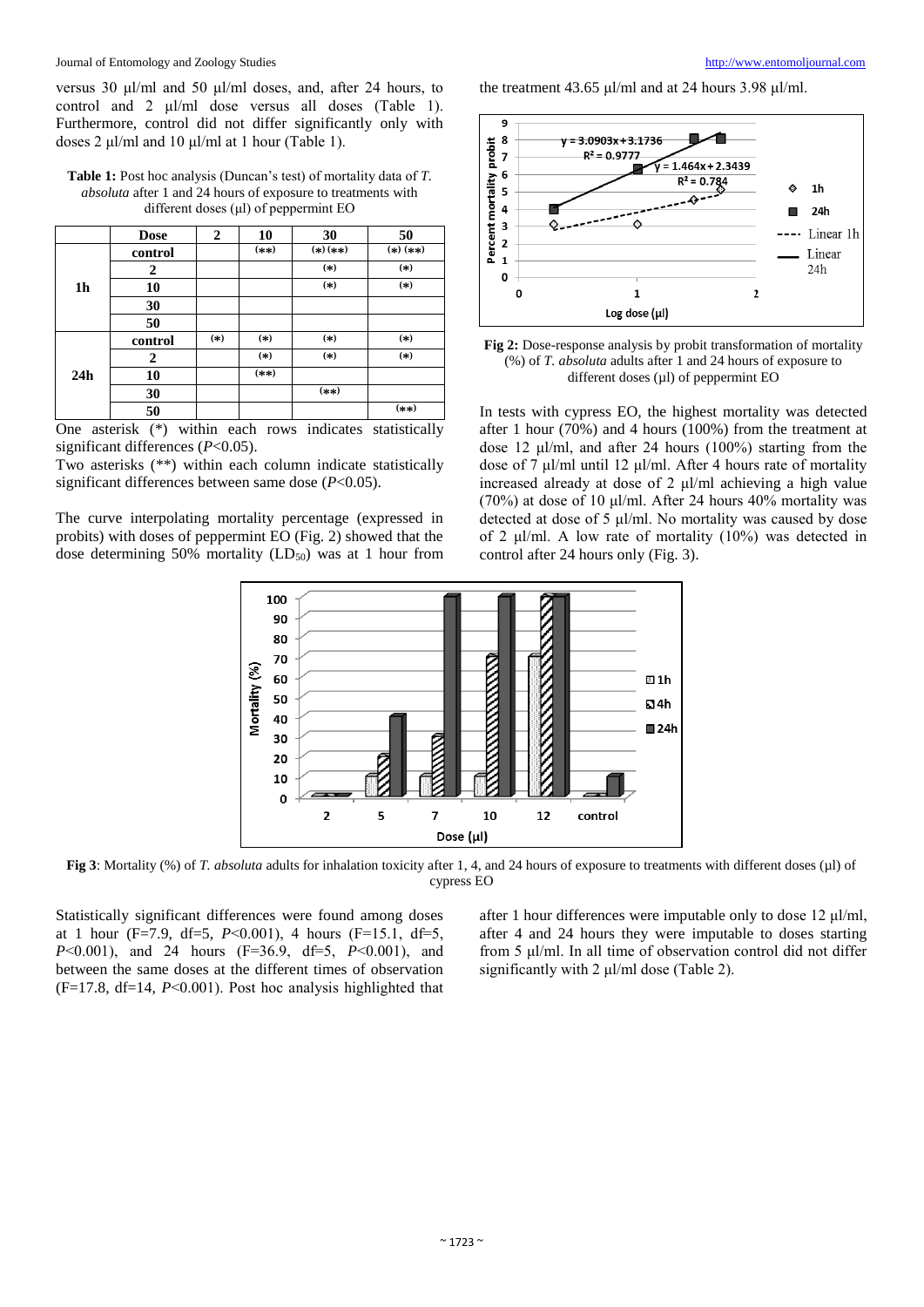**Table 2**: Post hoc analysis (Duncan's test) of mortality data of *T. absoluta* after 1 and 24 hours of exposure to treatments with different doses (μl) of cypress EO

|                | <b>Dose</b>    | $\overline{2}$ | 5     | 7       | 10      | 12    |
|----------------|----------------|----------------|-------|---------|---------|-------|
|                | control        |                |       |         | $(***)$ | $(*)$ |
|                | $\overline{2}$ |                |       |         |         | $(*)$ |
|                | 5              |                |       |         |         | $(*)$ |
| 1 <sub>h</sub> | 7              |                |       |         |         | $(*)$ |
|                | 10             |                |       |         |         | $(*)$ |
|                | 12             |                |       |         |         |       |
|                | control        |                | $(*)$ | $(*)$   | $(*)$   | $(*)$ |
|                | $\overline{2}$ |                | $(*)$ | $(*)$   | $(*)$   | $(*)$ |
|                | 5              |                |       |         | $(*)$   | $(*)$ |
| 4h             | 7              |                |       | $(**)$  |         | $(*)$ |
|                | 10             |                |       |         | $(***)$ |       |
|                | 12             |                |       |         |         |       |
|                | control        |                | $(*)$ | $(*)$   | $(*)$   | $(*)$ |
|                | $\overline{c}$ |                | $(*)$ | $(*)$   | $(*)$   | $(*)$ |
|                | 5              |                |       | $(*)$   | $(*)$   | $(*)$ |
| 24h            | 7              |                |       | $(***)$ | $(***)$ |       |
|                | 10             |                |       |         |         |       |
|                | 12             |                |       |         |         |       |

One asterisk (\*) within each rows indicates statistically significant differences (*P<*0.05). Two asterisks (\*\*) within each column indicate statistically significant differences between same dose  $(P<0.05)$ . The dose response analysis (Fig. 4) has showed  $LD_{50=} 11.48 \mu/ml$  at 1 hour,  $LD_{50=} 8.91$ μl/ml at 4 hours, and  $LD_{50} = 1.31$  μl/ml at 24 hours.



**Fig 4:** Dose-response analysis by probit transformation of mortality (%) of *T. absoluta* adults after 1 and 24 hours of exposure to different doses (µl) of cypress EO

Tests with EO of eucalyptus showed that after 1 hour of exposure the doses of 0.3, 1, and 2 μl/ml did not cause mortality that was detected starting from the dose of 3 μl/ml with value ranging from 33.3% to 100% at doses of 7 μl/ml,

10 μl/ml and 12 μl/ml. After 24 hours mortality was detected at all doses increasing rapidly to 90% already at dose 2 μl/ml and achieving 100% at subsequent doses. In control, after 24 hours 10% mortality was observed (Fig. 5).



**Fig 5**: Mortality (%) of *T. absoluta* adults for inhalation toxicity after 1 and 24 hours of exposure to treatments with different doses (µl) of eucalyptus EO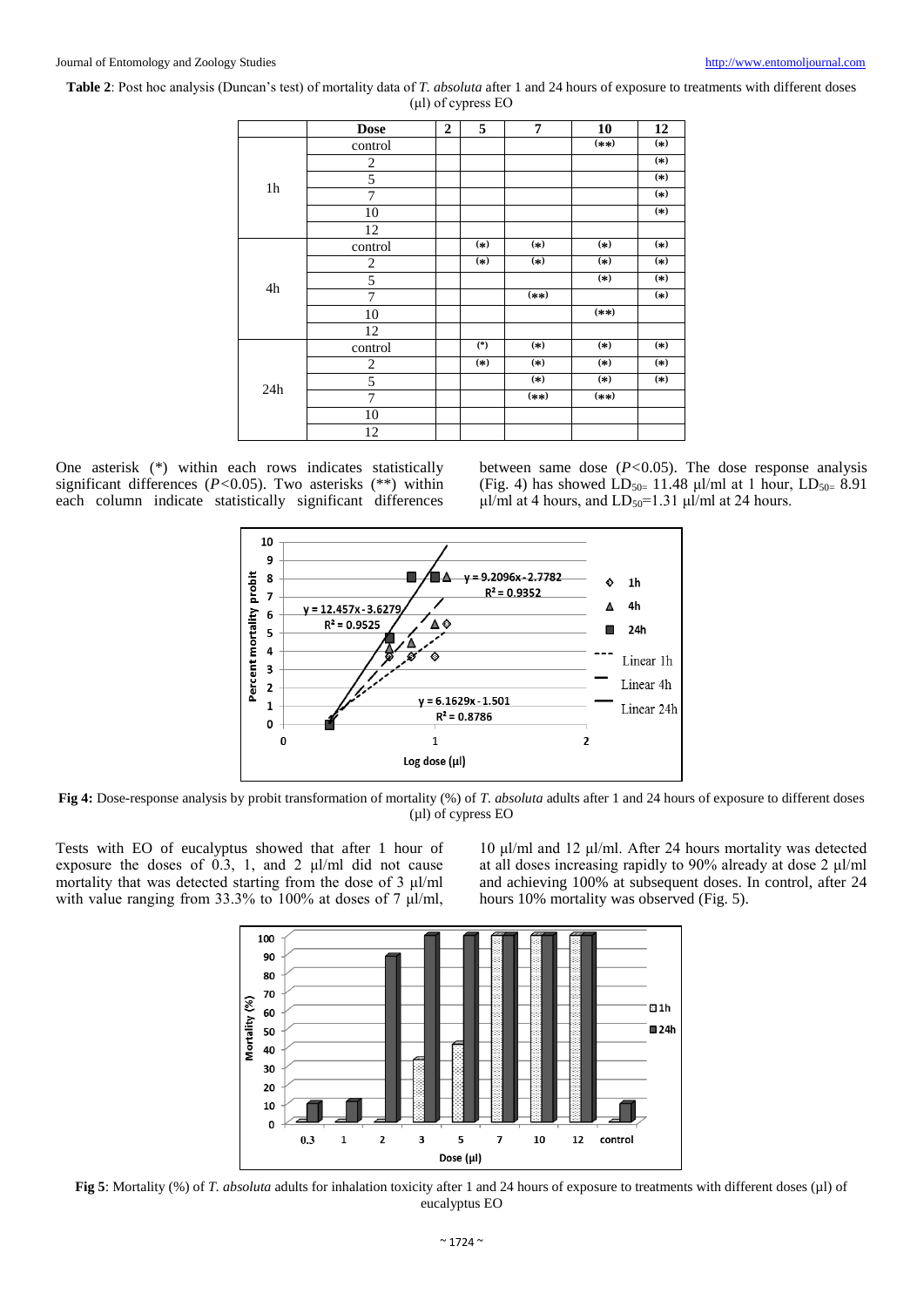Statistical analysis showed significant differences among doses after both 1 hour (F=30.7, df=8, *P*˂0.001) and 24 hours (F=24.8, df=8, *P*˂0.001) from the treatment, and between the same doses at two observation times  $(F=27.3, df=15,$ *P*<0.001). Post hoc analysis highlighted that, in both time of observation (1 and 24 hours), differences were imputable to high doses versus low doses. Control did not differ significantly with 0.3 and 1 μl/ml doses both at 1 and 24 hours, and with dose of 2 μl/ml at 1 hour (Table 3).

**Table 3:** Post hoc analysis (Duncan's test) of mortality data of *T. absoluta* after 1h and 24 hours of exposure to treatments with different doses (μl) of eucalyptus EO

|                | <b>Dose</b>    | 0.3 | $\mathbf{1}$ | $\overline{2}$ | 3          | 5          | 7     | 10    | 12    |
|----------------|----------------|-----|--------------|----------------|------------|------------|-------|-------|-------|
| 1 <sub>h</sub> | Control        |     |              | $(**)$         | $(*)$ (**) | $(*)$ (**) | $(*)$ | $(*)$ | $(*)$ |
|                | 0.3            |     |              |                | $(*)$      | $(*)$      | $(*)$ | $(*)$ | $(*)$ |
|                | $\mathbf{1}$   |     |              |                | $(*)$      | $(*)$      | $(*)$ | $(*)$ | $(*)$ |
|                | $\mathfrak{2}$ |     |              |                | $(*)$      | $(*)$      | $(*)$ | $(*)$ | $(*)$ |
|                | 3              |     |              |                |            |            | $(*)$ | $(*)$ | $(*)$ |
|                | 5              |     |              |                |            |            | $(*)$ | $(*)$ | $(*)$ |
|                | 7              |     |              |                |            |            |       |       |       |
|                | 10             |     |              |                |            |            |       |       |       |
|                | 12             |     |              |                |            |            |       |       |       |
| 24h            | control        |     |              | $(*)$          | $(*)$      | $(*)$      | $(*)$ | $(*)$ | $(*)$ |
|                | 0.3            |     |              | $(*)$          | $(*)$      | $(*)$      | $(*)$ | $(*)$ | $(*)$ |
|                | 1              |     |              | $(*)$          | $(*)$      | $(*)$      | $(*)$ | $(*)$ | $(*)$ |
|                | $\overline{2}$ |     |              | $(**)$         |            |            |       |       |       |
|                | 3              |     |              |                | $(**)$     |            |       |       |       |
|                | 5              |     |              |                |            | $(**)$     |       |       |       |
|                | 7              |     |              |                |            |            |       |       |       |
|                | 10             |     |              |                |            |            |       |       |       |
|                | 12             |     |              |                |            |            |       |       |       |

One asterisk (\*) within each rows indicates statistically significant differences (*P<*0.05).

Two asterisks (\*\*) within each column indicate statistically significant differences between same dose (*P<*0.05)

The dose response analysis (Fig. 6) has showed  $LD_{50} = 5.25$ μl/ml at 1 hour and  $LD_{50} = 1.45$  μl/ml at 24 hours from the treatment.



**Fig 6:** Dose-response analysis by probit transformation of mortality (%) of *T. absoluta* adults after 1 and 24 hours of exposure to different doses (µl) of eucalyptus EO

## **4. Discussion**

In this study we highlighted the toxicity on *T. absoluta* by inhalation effects of peppermint, cypress and eucalyptus EOs used for the first time on adults of the tomato leafminer. *M. piperita* [7, 33, 34, 42] , *C. sempervirens* [5, 19, 24, 32, 51] and *E. globulus* [6, 27, 28, 31, 36, 45, 48, 56] have previously been evaluated as bioinsecticides against some pests of agricultural importance, but they have never been used against adults of *T. absoluta*. In literature, adulticidal activity on *T. absoluta* are reported in some works on fumigation and contact effects of other plant extracts  $[16, 20, 21, 22, 38]$ . In our results, mortality responses to EOs tested was variable depending on their concentration and time of exposure to treatment. It is remarkable that already after 1 hour of exposure to treatments

all three EOs caused mortality. We found that effects by inhalation of the EOs on mortality increased with increasing their doses. In agreement, similar studies to determine the fumigant toxicity of caraway (*Carum carvi* L.) and Shirazi thyme (*Zataria multiflora* Boiss.) EOs on *T. absoluta* adults reports that by increasing oil concentration, the mortality was increased  $[20, 21]$ . A work on contact toxicity of EO of bitter orange*, Citrus aurantium* L., on adults of *T. absoluta* reports that the mortality was dose dependent and increased with increasing concentrations [57]. In addition, in our results mortality increased with exposure time, from 1 to 24 hours after treatments, showing a positive correlation. This result is corroborated by other researches on *T. absoluta* adult mortality, where using EOS of cardamom (*Elettaria*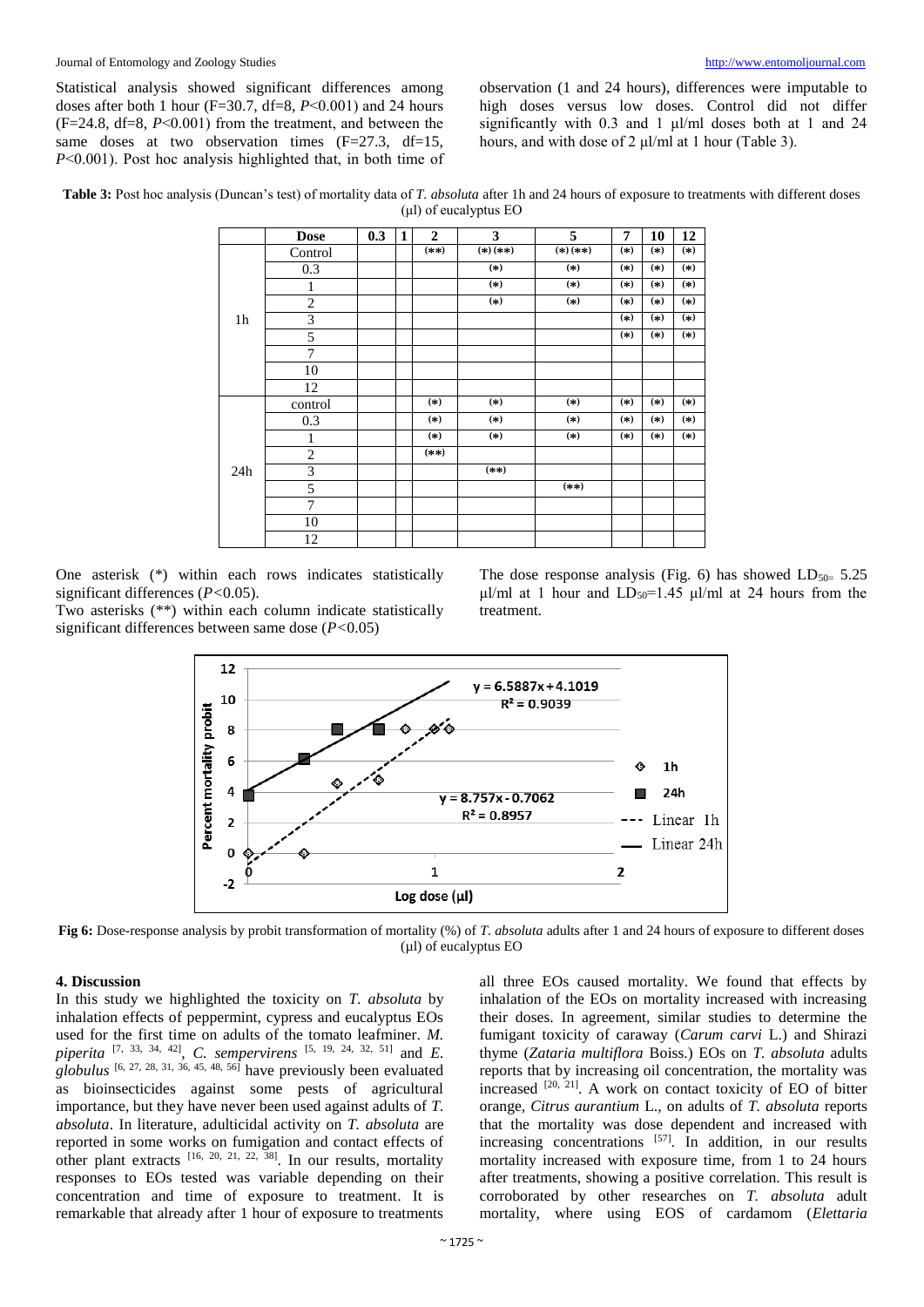*cardamomum* L*.*) and caraway (*C. carvi*) showed strong adulticidal activity after 24 and 48 hours of exposure, respectively  $[20, 22]$ . In contrast, a work on the use of *Commiphora swynnertonii* Burtt, *Synadenium glaucescens* Pax, and *Allium sativum* L. extracts against adults of *T. absoluta* reports that each plant extract caused significant mortality but effects decreased with time after treatment [38].

Considering the efficacy on adult mortality of peppermint EO, after 1 hour of exposure we detected significant difference between control and 30 μl/ml and 50 μl/ml doses, and between these and 2 μl/ml and 10 μl/ml doses. After 24 hours, control differed significantly from all doses, as well as dose 2 μl/ml, showing that peppermint EO at low doses has showed a good effectiveness. Similar observations are reported by other authors with *C. aurantium* [57]. Peppermint use are reported against stored pests where the mortality rate of adult insects was increased with increase in EO concentration [33].

After 1 hour of exposure to cypress EO, significant differences in mortality percentage compared to control and doses were found only with dose 12 μl/ml, showing that only the highest dose was really effective. After 4 hours control significantly differed with the doses starting from 5 μl/ml and 7 μl/ml doses after 4 and 24 hours, respectively, highlighting that increasing of time of exposure increased efficacy of EO. The high doses statistically always differed from those at the lowest concentration. Similar observation was reported on *Sithophylus zeamais* (Motsch.), where using *C. sempervirens* EO, mortality increased with dose administered and time of exposure [32].

Observing effects of eucalyptus EO on adult mortality, after 1 hour we found statistical differences between control and all doses starting from dose 3 μl/ml, and between 0.3 μl/ml, 1 μl/ml and 2 μl/ml doses and the subsequent doses. Differences were also significant comparing 3 μl/ml and 5 μl/ml doses with 7  $\mu$ l/ml, 10  $\mu$ l/ml and 12  $\mu$ l/ml doses. After 24 hours, differences were significant only comparing both control and 0.3 μl/ml and 1 μl/ml with doses starting from 2 μl/ml/ml dose. These results agree with a study, where the mortality of *Myzus persicae* (Sulzer) was increased with an increased solution concentration and exposure time of eucalyptus extract [28]. At the two exposure times, no statistical differences were found among high doses (7 μl/ml, 10 μl/ml and 12 μl/ml doses) because the highest activity, 100% mortality, was achieved at doses 3 μl/ml and 7 μl/ml, after 1 and 24 hours, respectively.

Comparing the efficacy on mortality among EOs, we highlighted that, at the two exposure times, eucalyptus EO was more effective at low doses than other two oils, and peppermint EO was always less effective than eucalyptus and cypress EOs. The greatest activity was performed by eucalyptus EO followed by cypress EO and lastly peppermint EO. Indeed, after 1 hour of exposure eucalyptus EO is the only one that has determined 100% mortality (at dose of 7μl/ml), whereas cypress and peppermint EOs caused maximum 70% (at dose of 12 μl/ml) and 50% (at dose of 50 μl/ml), respectively. Also after 24 hours of exposure to treatments, the most efficacy was showed by eucalyptus EO causing already 90% mortality at dose 2 μl/ml and 100% at dose 3 μl/ml, followed by cypress and peppermint EOs that determined 100% mortality at doses 7 μl/ml and 10 μl/ml, respectively. However, results of the probit analysis after 24 hours revealed that adults were more sensitive to cypress EO than eucalyptus EO, with corresponding  $LD_{50}$  values of 1.31 μl/ml and 1.45 μl/ml, respectively.

## **5. Conclusion**

This study showed a good insecticidal action of EOs of peppermint, eucalypt and cypress used for the first time against adults of *T. absoluta* in laboratory confirming their usefulness for a control of the phytophagous with a low impact on the environment and human health.

The time of exposure to treatments and the increasing of concentration of EOs enhanced their effectiveness, even if at low doses EOs caused a certain rate of mortality. After 24 hours, the lowest  $DL_{50}$  was detected for cypress EO, followed by eucalyptus and peppermint EOs. On the basis of these results, EOs could constitute a good alternative to the control of the tomato leafminer, considering their insecticidal effects at low applied concentrations and short exposure times. However, this preliminary laboratory investigation should represent the basis for further study on insecticidal activity of these essential oils in the field application against tomato pests.

# **6. References**

- 1. Abbasipour H, Mahmoudvand M, Rastegar F, Basij M. Insecticidal activity of *Peganum harmala* seed extract against the diamondback moth, *Plutella xylostella*. Bulletin of Insectology 2010;63:259-63.
- 2. Abbasipour H, Mahmoudvand M, Rastegar F, Hosseinpour MH. Bioactivities of the jimsonweed extract, *Datura stramonium* L. (Solanaceae) on *Tribolium castaneum* (Coleoptera: Tenebrionidae). Turkish Journal of Agriculture & Forestry 2011;35:623-9.
- 3. Abbott WS. A method of computing the effectiveness of an insecticide. Journal of Economic Entomology 1925;18:265-267.
- 4. Adil B, Tarik A, Kribii A, Ounine K. The study of the insecticidal effect of *Nigella sativa* essential oil against *Tuta absoluta* larvae. International Journal of Scientific & Technology Research 2015;4(10):88-90.
- 5. Alfazairy AAM. Antimicrobial activity of certain essential oils against hindgut symbionts of the drywood termite *Kalotermes flavicollis* Fabr. and prevalent fungi on termite-infested wood. Journal of Applied Entomology 2004;128(8):554-560.
- 6. Batish DR, Singh HP, Kohli RK, Kaur S. *Eucalyptus* essential oil as a natural pesticide. Forest Ecology and Management 2008;256:2166-2174.
- 7. Benelli G, Pavela R, Giordani C, Casettari L, Curzi G, Cappellacci L, *et al*. Acute and sublethal toxicity of eight essential oils of commercial interest against the filariasis mosquito *Culex quinquefasciatus* and the housefly *Musca domestica*. Industrial Crops & Products 2018;112:668- 680.
- 8. Bezzi A, Caden S. Piante insetticide e pesticide. Erboristeria domani 1991;10:65-79.
- 9. Biondi A, Guedes RNC, Wan F-H, Desneux N. Ecology, worldwide spread, and management of the invasive South American tomato pinworm, *Tuta absoluta*: past, present, and future. Annual Review of Entomology 2018;63:239- 258.
- 10. Biondi A, Zappalà L, Stark JD, Desneux N. Do biopesticides affect the demographic traits of a parasitoid wasp and its biocontrol services through sublethal effects? PLoS ONE 2013;8(9):e76548.
- 11. Brévault T, Sylla S, Diatte M, Bernadas G, Diarra K. *Tuta absoluta* Meyrick (Lepidoptera: Gelechiidae): a new threat to tomato production in Sub-Saharan Africa.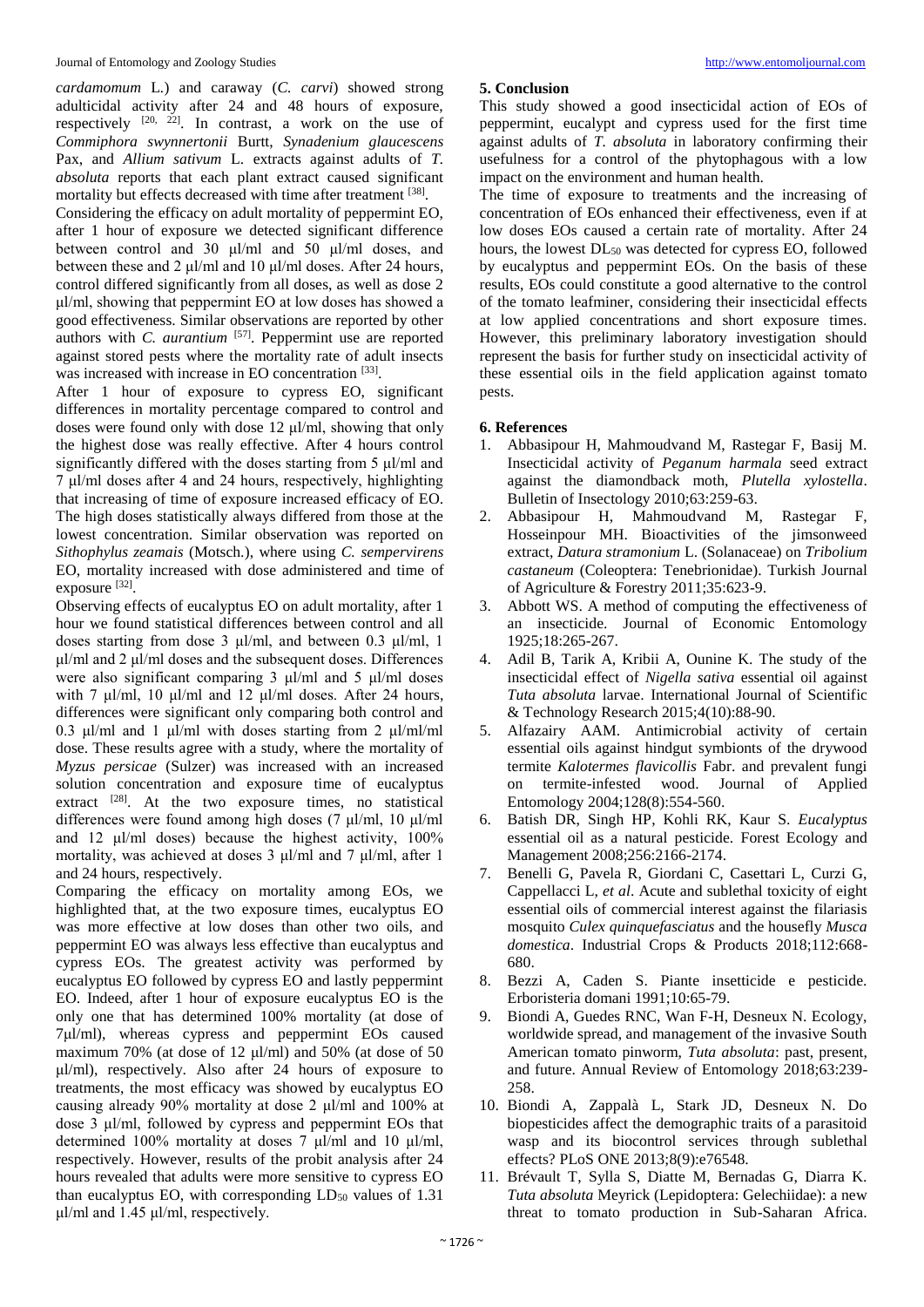African Entomology 2014;22:441-444.

- 12. de Brito EF, Baldin ELL, Silva RCM, Ribeiro LP, Vendramim JD. Bioactivity of *Piper* extracts on *Tuta absoluta* (Lepidoptera: Gelechiidae) in tomato. Pesquisa Agropecuária Brasileira 2015;50:196-202.
- 13. Desneux N, Decourtye A, Delpuech JM. The sublethal effects of pesticides on benefcial arthropods. Annual Review of Entomology 2007;52:81-106.
- 14. Desneux N, Wajnberg E, Wyckhuys KAG, Burgio G, Arpaia S, Narváez-Vasquez CA, *et al*. Biological invasion of European tomato crops by *Tuta absoluta*: ecology, geographic expansion and prospects for biological control. Journal of Pest Science 2010;83(3):197-215.
- 15. Devine GJ, Furlong MJ. Insecticide use: contexts and ecological consequences. Agriculture and Human values 2007;24:281-306.
- 16. Essoung FRE, Tadjong AT, Chhabra SC, Mohamed SA, Hassanali A. Repellence and fumigant toxicity of essential oils of *Ocimum gratissimum* and *Ocimum kilimandscharicum* on *Tuta absoluta* (Lepidoptera: Gelechiidae). Environmental Science and Pollution Research 2020;27:37963-37976.
- 17. Finney DJ. Statistical methods in biological assay. Edn 2. London: Griffin 1971, 333.
- 18. Ghanim NM, Ghani ASB. Controlling *Tuta absoluta* (Lepidoptera: Gelechiidae) and *Aphis gossypii* (Hemiptera: Aphididae) by aqueous plant extracts. Life Science Journal 2014;11(3):299-307.
- 19. Giatropoulos A, Pitarokili D, Papaioannou F, Papachristos DP, Koliopoulos G, Emmanouel N, *et al*. Essential oil composition, adult repellency and larvicidal activity of eight Cupressaceae species from Greece against *Aedes albopictus* (Diptera: Culicidae). Parasitology Research 2013;112:1113-1123.
- 20. Goudarzvand Chegini S, Abbasipour H, Karimi J, Askarianzadeh A. Fumigant toxicity of the essential oil of caraway, *Carum carvi* on the tomato leaf miner *Tuta absoluta* (Meyrick) (Lepidoptera: Gelechiidae). Journal of Plant Protection (Agricultural Science and Technology) 2017;31(1):172-178.
- 21. Goudarzvand Chegini S, Abbasipour H, Karimi J, Askarianzadeh A. Toxicity of Shirazi thyme, *Zataria multiflora* essential oil to the tomato leaf miner, *Tuta absoluta* (Lepidoptera: Gelechiidae). International Journal of Tropical Insect Science 2018;38(4):340-347.
- 22. Goudarzvand Chegini S, Abbasipour H. Chemical composition and insecticidal effects of the essential oil of cardamom, *Elettaria cardamomum* on the tomato leaf miner, *Tuta absoluta*. Toxin Reviews 2017;36(1):12-17.
- 23. Guedes AP, Franklin G, Fernandes-Ferreira M. *Hypericum* sp.:essential oil composition and biological activities. Phytochemistry Reviews 2012;11:127-52.
- 24. Hasaballah AI, Shehata AZ, Fouda MA, Hassan MI, Gad ME. The biological activity of *Cupressus sempervirens* extracts against *Musca domestica*. Asian Journal of Biology 2018;5(1):1-12.
- 25. Isman MB, Miresmailli S, Machial C. Commercial opportunities for pesticides based on plant essential oils in agriculture, industry and consumer products. Phytochemistry Reviews 2011;10:197-204.
- 26. Isman MB. Plant essential oils for pest and disease management. Crop Protection. 2000; 19(8–10):603-608.
- 27. Jeyasankar A. Antifeedant, insecticidal and growth

inhibitory activities of selected plant oils on black cutworm, *Agrotis ipsilon* (Hufnagel) (Lepidoptera: Noctuidae). Asian Pacific Journal of Tropical Disease 2012;2:S347-S351.

- 28. Khoshraftar Z, Safekordi AA, Shamel A, Zaefizadeh M. Synthesis of natural nanopesticides with the origin of *Eucalyptus globulus* extract for pest control. Green Chemistry Letters and Reviews 2019;12(3):286-298.
- 29. Kona MEN, Taha KA, Mahmoud EEM. Effects of botanical extracts of Neem (*Azadirachta indica*) and Jatropha (*Jatropha curcus*) on eggs and larvae of Tomato leaf miner, *Tuta absoluta* (Meyrick) (Lepidoptera: Gelechiidae). Persian Gulf Crop Protect 2014;3:41-46.
- 30. Koul O, Walia S, Dhaliwal GS. Essential oils as green pesticides: potential and constraints. Biopesticides International 2008;4:63-84.
- 31. Kumar P, Mishra S, Malik A, Satya S. Compositional analysis and insecticidal activity of *Eucalyptus globulus* (family: Myrtaceae) essential oil against housefly (*Musca domestica*). Acta Tropica 2012;122:212-218.
- 32. Langsi DJ, Tofel HK, Fokunang CN, Suh C, Eloh K, Caboni P, *et al*. Insecticidal activity of essential oils of *Chenopodium ambrosioides* and *Cupressus sempervirens* and their binary combinations on *Sitophilus zeamais*. GSC Biological and Pharmaceutical Sciences 2018;03(02):024-034.
- 33. Lashgari A, Mashayekhi S, Javadzadeh M, Marzban R. Effect of *Mentha piperita* and *Cuminum cyminum* essential oil on *Tribolium castaneum* and *Sitophilus oryzae*. Archives of Phytopathology and Plant Protection 2014;47(3):324-329.
- 34. Lee BH, Lee SE, Annis PC, Pratt SJ, Park BS, Tumaalii F, *et al*. Fumigant toxicity of essential oils and monoterpenes against the red flour beetle, *Tribolium castaneum* Herbst. Journal of Asia-Pacific Entomology 2002;5(2):237-240.
- 35. Lo Pinto M, Vella L, Agrò A. Investigations on *Tuta absoluta* (Lepidoptera: Gelechiidae): larval infestation on the tomato cultivated in open field and evaluation of five essential oils against larvae in laboratory. International Journal of Entomology Research 2019:4(4):7-14.
- 36. Madreseh-Ghahfarokhi S, Pirali Y, Dehghani-Samani A. The insecticidal and repellent activity of ginger (*Zingiber officinale*) and eucalyptus (*Eucalyptus globulus*) essential oils against *Culex theileri* Theobald, 1903 (Diptera: Culicidae). Annals of Parasitology 2018;64(4):351-360.
- 37. Magalhães STV, Jham GN, Picanço MC, Magalhães G. Mortality of second-instar larvae of *Tuta absoluta* produced by the hexane extract of *Lycopersicon hirsutum* f. *glabratum* (PI 134417) leaves. Agricultural and Forest Entomology 2001;3:297-303.
- 38. Matendo RE, Nonga HE, Bakari GG, Ndusha NB, Mwatawala MW, Maerere AP, *et al*. Controlling *Tuta absoluta* (Meyrick) by selected crude plant extracts in the laboratory and in the screen house. Journal of Agricultural Science and Technology 2019;9:227-239.
- 39. Mossa ATH. Green pesticides: essential oils as biopesticides in insect- pest management. Journal of Environmental Science and Technology 2016;9:354-378.
- 40. Nollet LM, Rathore HS. Orange oil. In: Ciriminna R, Meneguzzo F, Pagliaro M (eds) Green pesticides handbook: essential oils for pest control. Edn 1st, CRC Press, Ghent 2017, 291-300.
- 41. Pavela R, Benelli G. Essential oils as eco-friendly